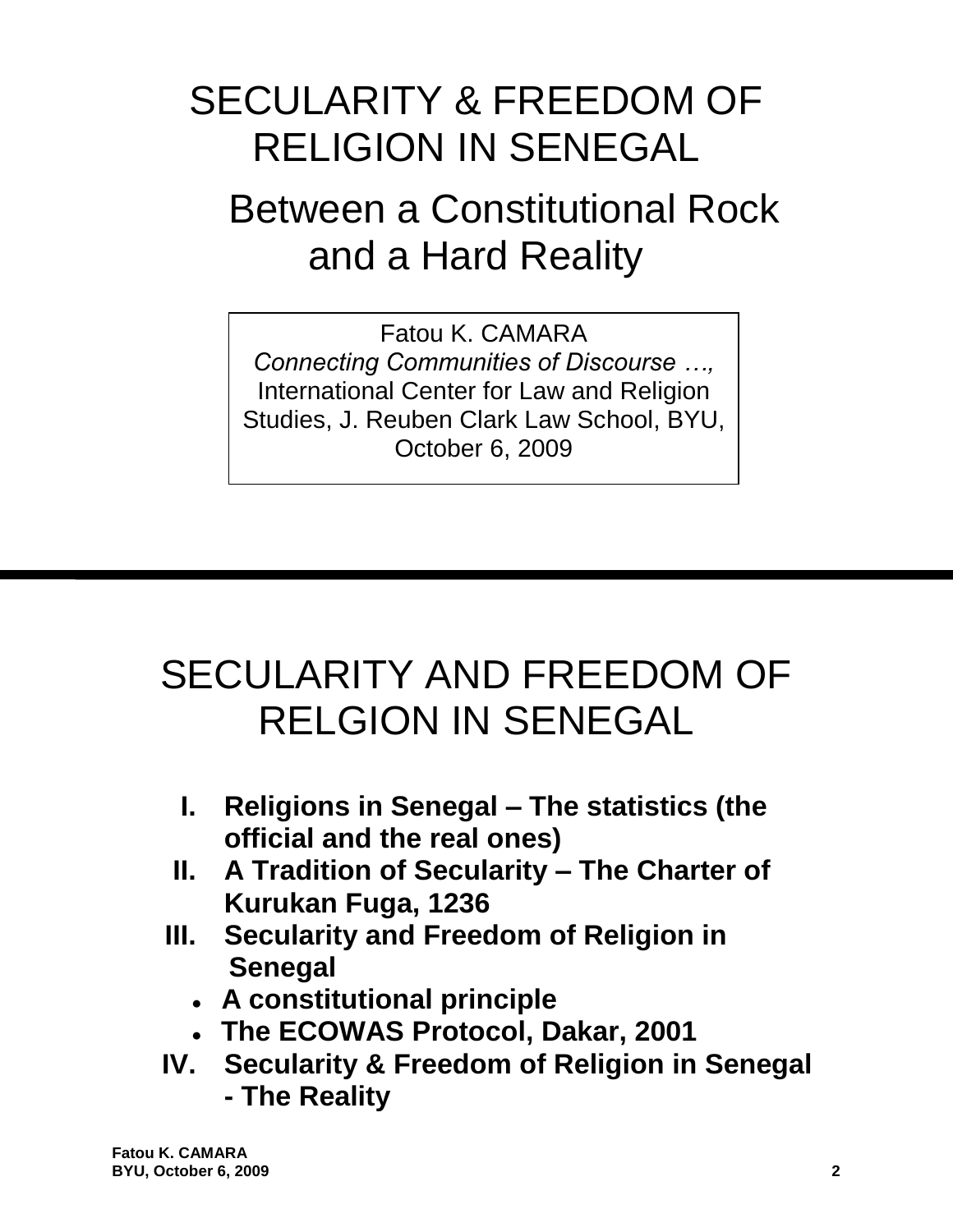# Religions in Senegal The statistics (official one and real one)

- Muslim 94%
- Christian 5% (mostly Roman Catholic)
- Indigenous beliefs 1%
- N.B. (caveat) Indigenous faith still shapes the spiritual beliefs of the majority of Senegalese people.

**Fatou K. CAMARA 3 BYU, October 6, 2009**

## Religions in Senegal The statistics (official one and real one)

 **●** Senegal"s first president, the famed poet L.S. Senghor, who was a Catholic raised by missionaries, testified about the continued existence of indigenous faith in both Christian and Muslim men African men and women.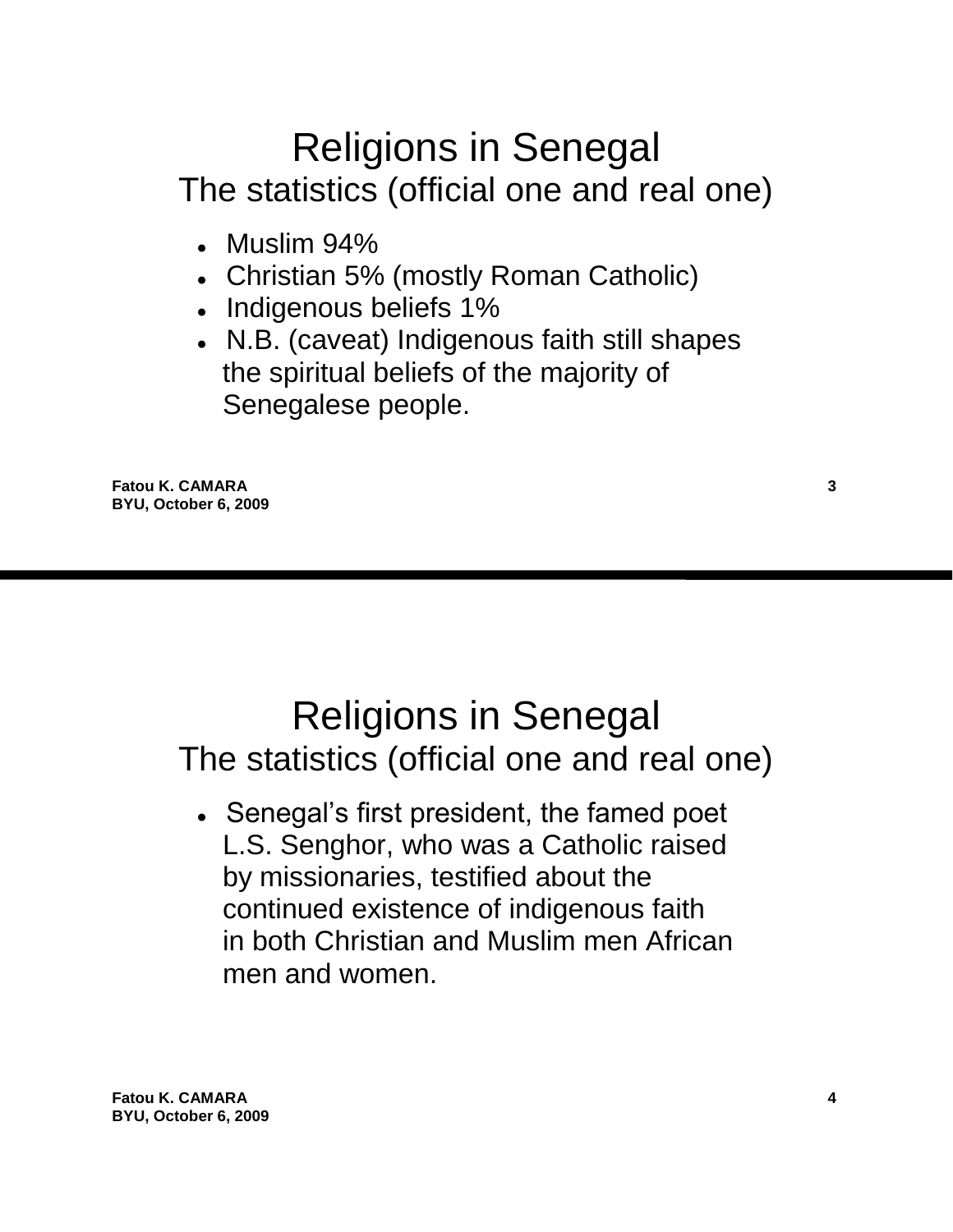# Religions in Senegal The statistics (official one and real one)

 **●** *As today a Moslem Head of State will consult the "sacred wood", and offer in sacrifice an ox or a bull, I have seen a Christian woman, a practicing medical doctor, consult the sereer "Pangool" (the snakes of the sacred wood). In truth, everywhere in Black Africa, the "revealed" religions" are rooted in the animism which still inspires poets and artists, I am well placed to know it and to say it …* **(Senghor, Preface,** *Les Africains,* **Pierre Alexandre, Lidis, Paris, 1982, p. 6)**

**Fatou K. CAMARA 5 BYU, October 6, 2009**

# RELIGIONS IN SENEGAL

A Tradition of Secularity – The Charter of Kurukan Fuga 1236

- The Charter of Kurukan Fuga is the Constitution of the empire of Mali. It was transmitted orally from generation to generation.
- In its heyday, in the thirteenth century, the Mali empire covered most of West Africa. It included Guinea and Mail (the heart of the empire), Senegal and the Gambia, a part of Mauritania, Côte d"Ivoire, Burkina Faso, Guinea Bissau, and Sierra Leone.
- During his visit to that great West African Empire in the fourteenth century, the famous Moroccan traveller Ibn Battuta wrote about the fact that although the Mansa (emperor) and the people of the towns he stayed in were Muslims, Shari"a / Muslim law was totally disregarded.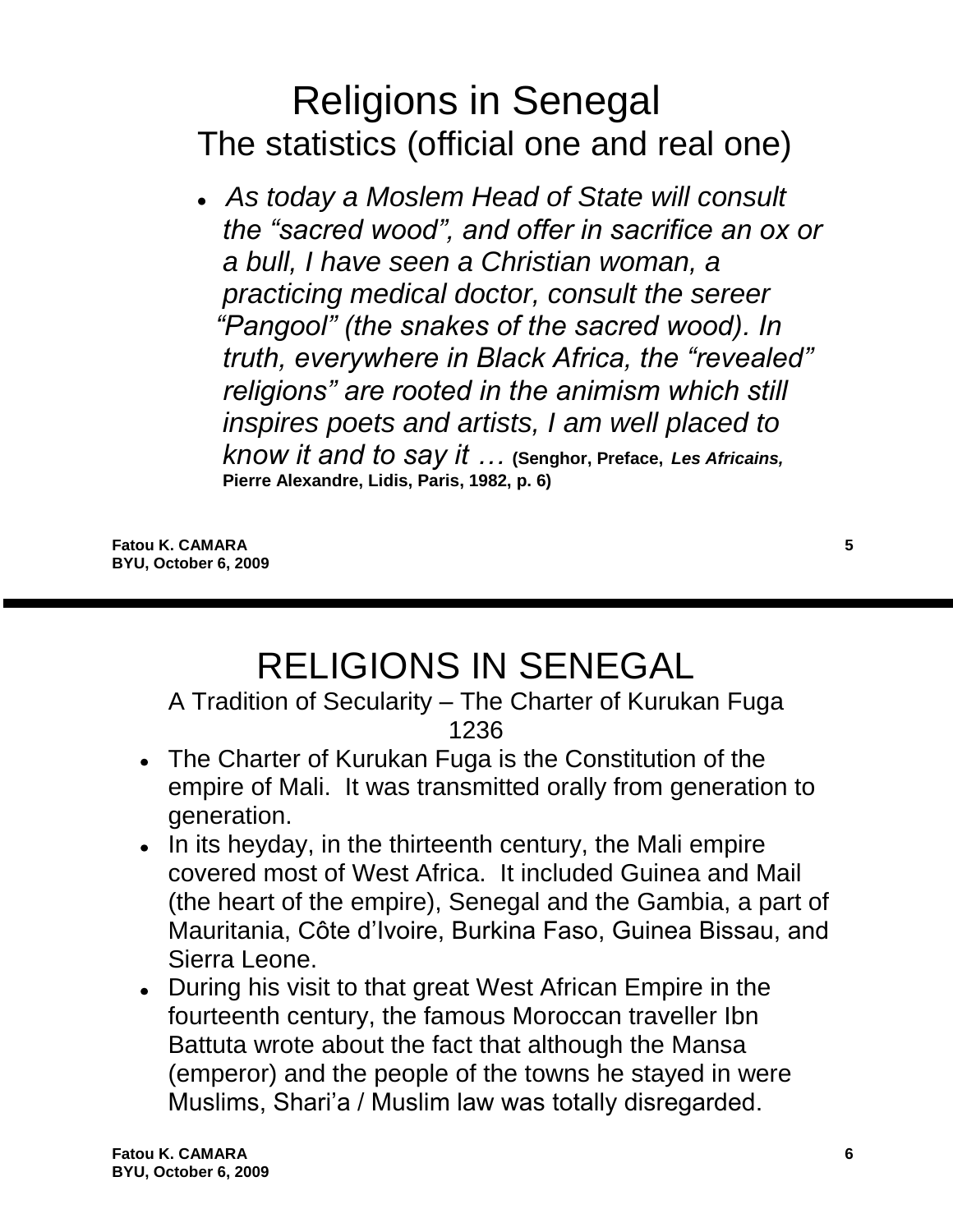# RELIGIONS IN SENEGAL

A Tradition of Secularity – The Charter of Kurukan Fuga 1236

- Article 2: The *Nyamakalas* (traditional jurists/archivists, and artisans: weavers, smiths, shoemakers) have a duty to tell leaders the truth, be their advisers and defend with the word the rules laid down, and law and order on the whole territory. (**Religions and the laws of the land are kept separate.)**
- Article 3: The *Morikanda Lolu* (Muslim scholars) are our masters and our teachers in Islam. Everyone owes them respect and consideration. (**Muslim leaders' role is limited to teaching their religion.**)
- **The mandatory respect for everyone regardless of religious beliefs** (Art. 3 in fine, 5-everybody, 13-mediators, 14-women, 20-slaves, 24-foreigners, 41-the enemy)

**Fatou K. CAMARA** 7 **BYU, October 6, 2009**

## SECULARITY & FREEDOM OF RELIGION A Constitutional Principle

- The Constitution of Senegal, article 1, 1:
- *The Republic of Senegal is secular, democratic and social. It ensures equality before the law for all citizens, without distinction of origin, race, sex, religion. It respects all beliefs.*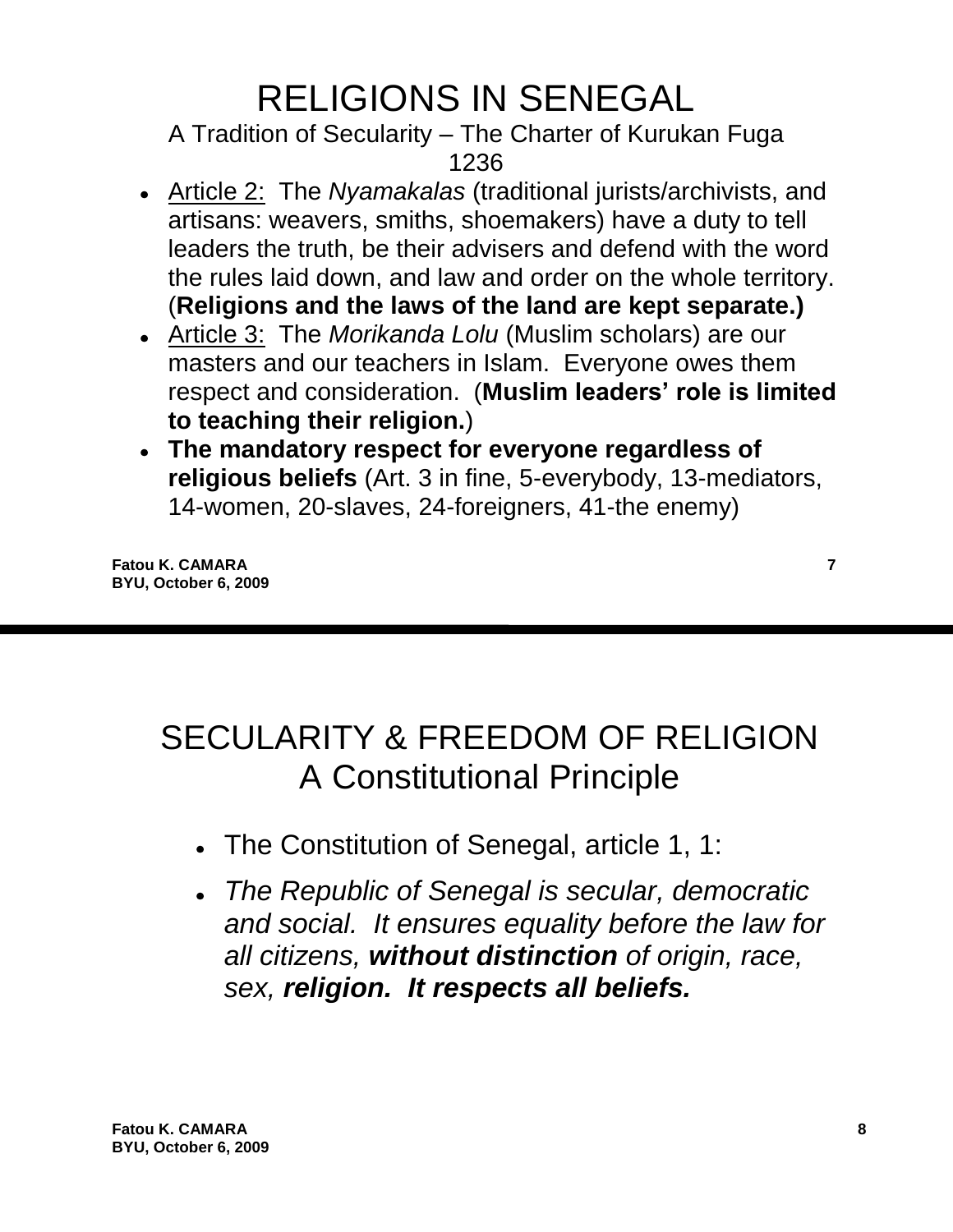#### SECULARITY & FREEDOM OF RELIGION A Constitutional Principle

- Article 4, 1:
- *Political parties and coalitions of political parties contribute to the exercise of suffrage. They are obliged to respect the Constitution and the principles of national sovereignty and democracy. They may not identify with one race, ethnic group, sex, religion, sect, language or region.*

**Fatou K. CAMARA 9 BYU, October 6, 2009**

#### SECULARITY & FREEDOM OF RELIGION A Constitutional Principle

- Article 5, 1:
- *Any act of racial, ethnic or religious discrimination, as well as regionalist propaganda that may affect the internal safety of the state or territorial integrity of the Republic shall be punished by law.*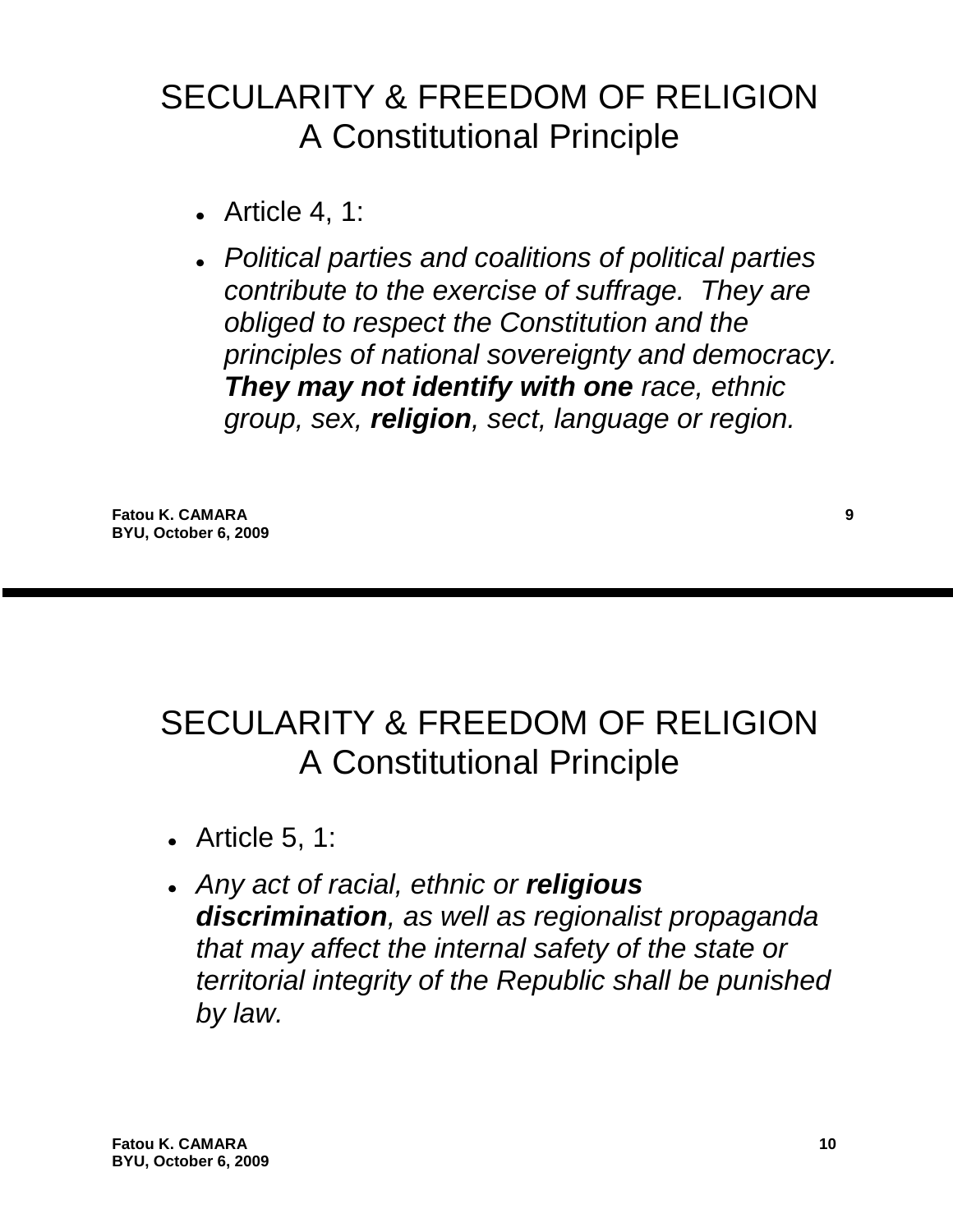#### SECULARITY & FREEDOM OF RELIGION A Constitutional Principle

- Article 24:
- *RELIGION AND RELIGIOUS COMMUNITIES Freedom of conscience, freedom and religious practice or worship, the profession of religious educator are guaranteed to all, subject to public order. Institutions and religious communities have the right to develop without hindrance. They are free from tutelage of the state. They regulate and administer their affairs independently.*

**Fatou K. CAMARA 11 BYU, October 6, 2009**

#### SECULARITY & FREEDOM OF RELIGION A Constitutional Principle

- The Universal Declaration of Human Rights is part of the Constitution (see Preamble)
- Article 18:
- *Everyone has the right to freedom of thought, conscience and religions; this right includes freedom to change his religion or belief, and freedom, either alone or in private, to manifest his religion or belief in teaching, practice, worship and observance.*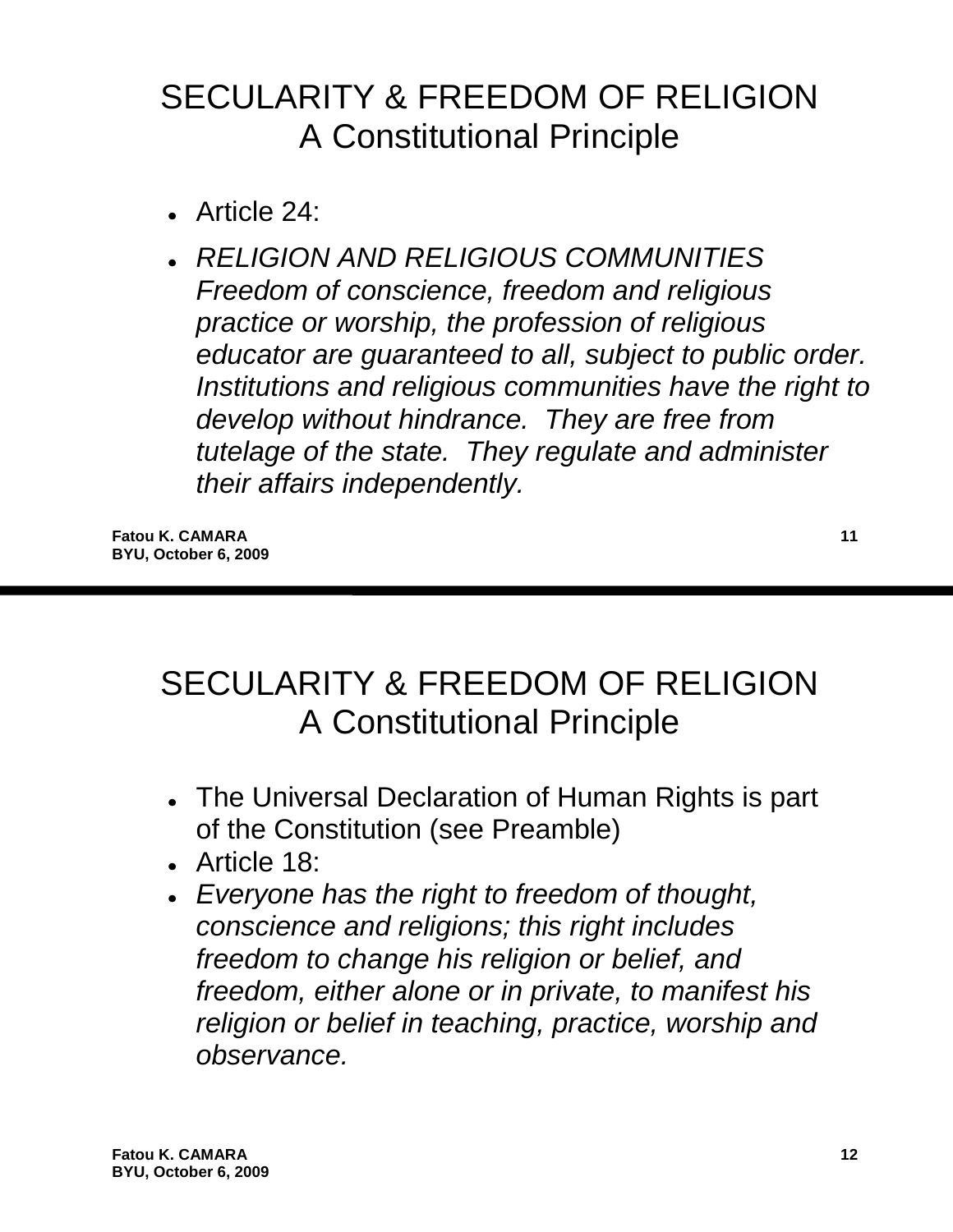- Western Africa is composed of 16 countries: Benin, Burkina Faso, Cabo Verde, Côte d"Ivoire, Ghana, Guinea, Guinea-Bissau, Liberia, Mali, Mauritania, Niger, Nigeria, Senegal, Sierra Leone, Togo.
- All, except Mauritania, are secular states who recognize freedom of religion and are members of the Economic Community of West African States (ECOWAS).

**Fatou K. CAMARA 13 BYU, October 6, 2009**

#### SECULARITY & FREEDOM OF RELIGION The ECOWAS Protocol

- Protocol on Democracy and Good Governance, Dakar, 2001
- Preamble
- *WE, THE HEADS OF STATE AND GOVERNMENT OF THE MEMBER STATES OF THE ECONOMIC COMMUNITY OF WEST AFRICAN STATES (ECOWAS);*
- *CONCERNED about the increasing wave of international terrorism;*
- *CONCERNED also about the increasing incidence of conflicts caused by religious intolerance, political marginalization and non-transparent elections;*
- *(…)*
- *HAVE AGREED AS FOLLOWS:*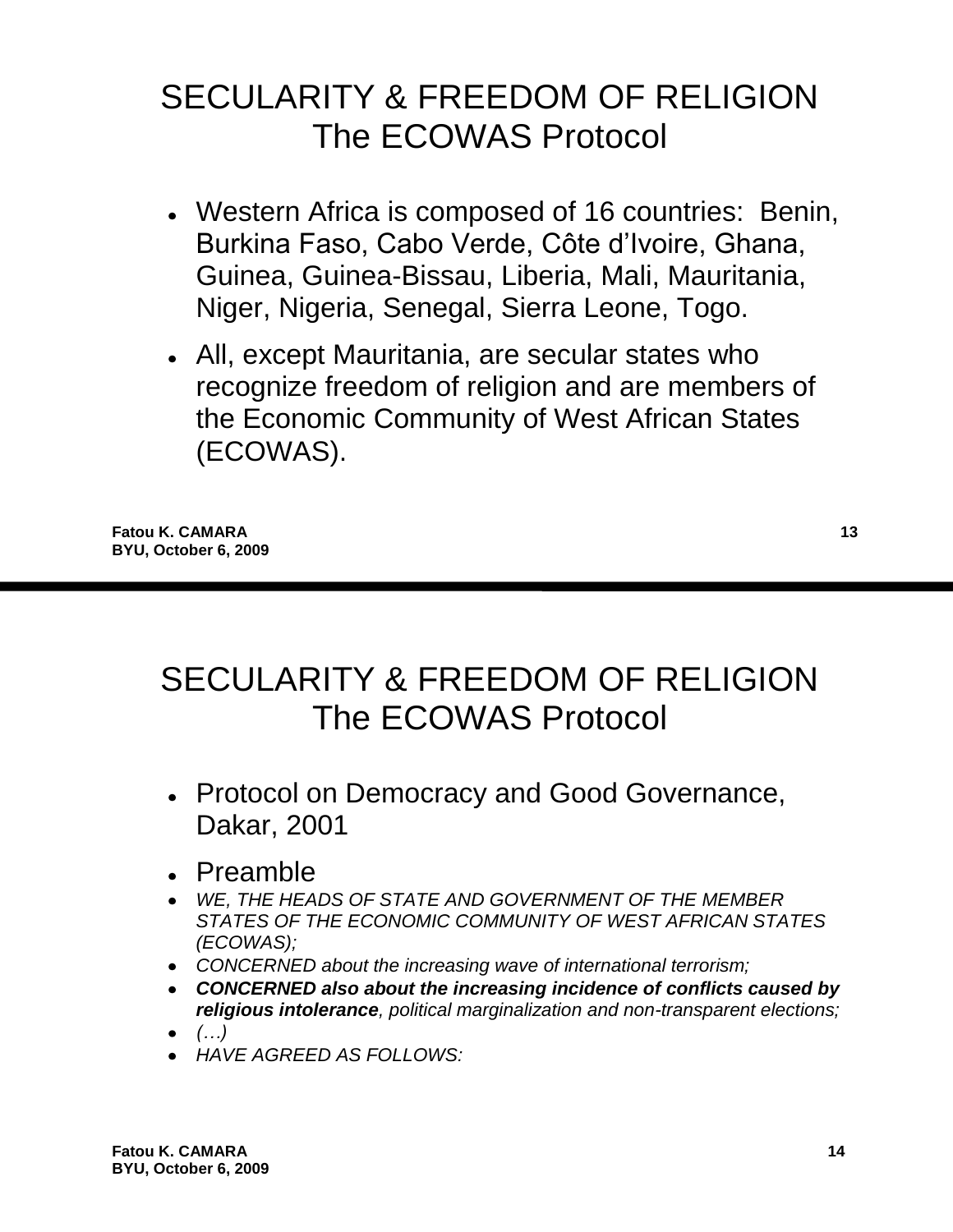- SECTION I: CONSTITUTIONAL CONVERGENCE **PRINCIPLES**
- Article 1:
- *The following shall be declared as constitutional principles shared by all Member States:*
- *(…)*
- *f) Secularism and neutrality of the State in all matters relating to religion;*

**Fatou K. CAMARA 15 BYU, October 6, 2009**

#### SECULARITY & FREEDOM OF RELIGION The ECOWAS Protocol

*freedom for each individual to practice, within the limits of existing laws, the religion of his/her choice everywhere on the national territory. The secularism shall extend to all parts of the State, but shall not deprive the State of the right to regulate, with due respect to human rights, the different religions practiced on the national territory or to intervene when law and order break down as a result of any religious activity.*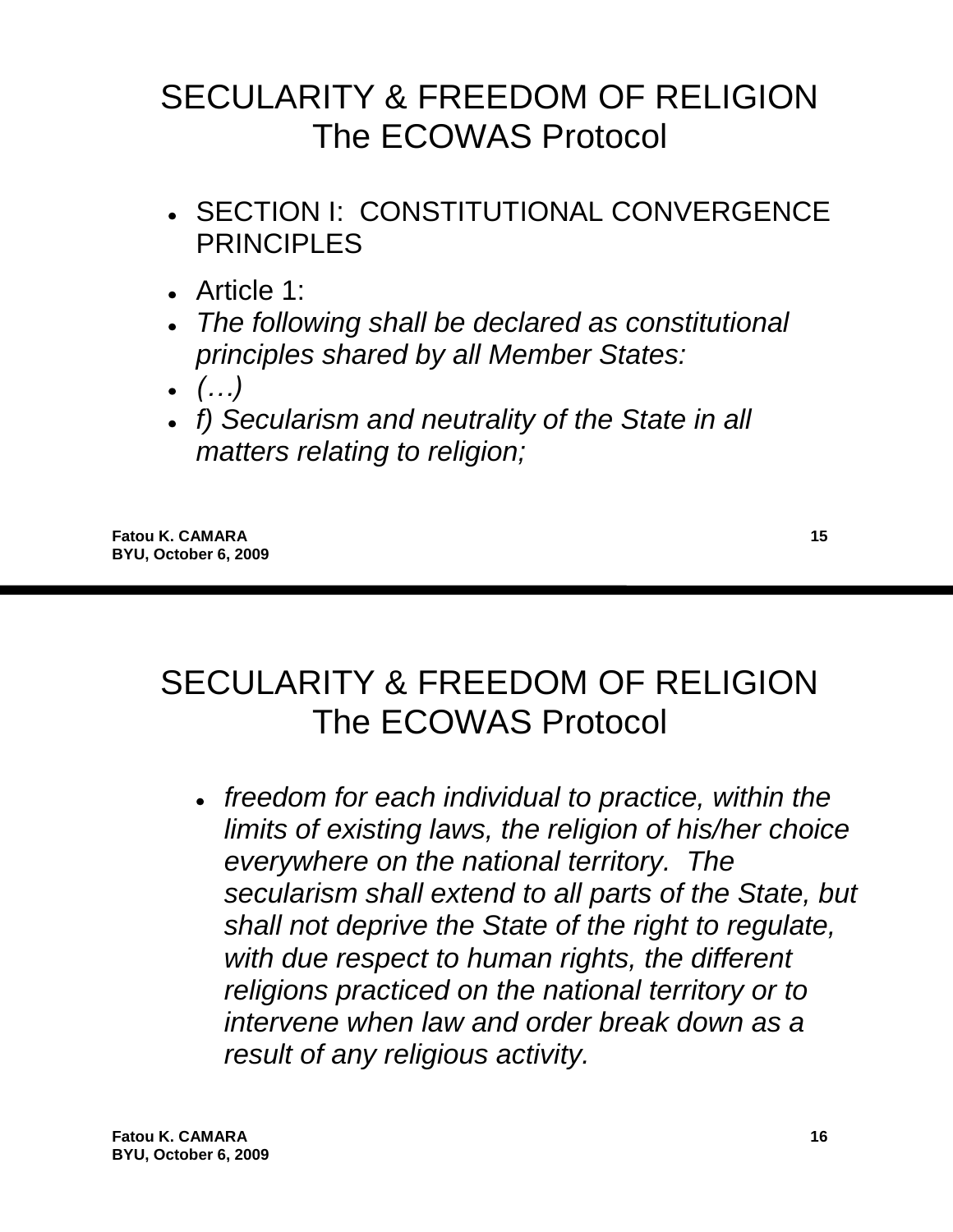g) The State and all its institutions belong to all the citizens; therefore none of their decisions and actions shall involve any form of discrimination, be it on an ethnic, racial, **religion** or regional basis.

**Fatou K. CAMARA 17 BYU, October 6, 2009**

#### SECULARITY & FREEDOM OF RELIGION The ECOWAS Protocol

*h) The rights set out in the African Charter on Human and People's Rights and other international instruments shall be guaranteed in each of the ECOWAS Member States; each individual or organization shall be free to have recourse to the common or civil law courts, court of special jurisdiction, or any other national institution established within the framework of an international instrument on Human Rights, to ensure the protection of his/her rights. In the absence of a court of special jurisdiction, the present Supplementary Protocol shall be regarded as giving the necessary powers to common or civil law judicial bodies.*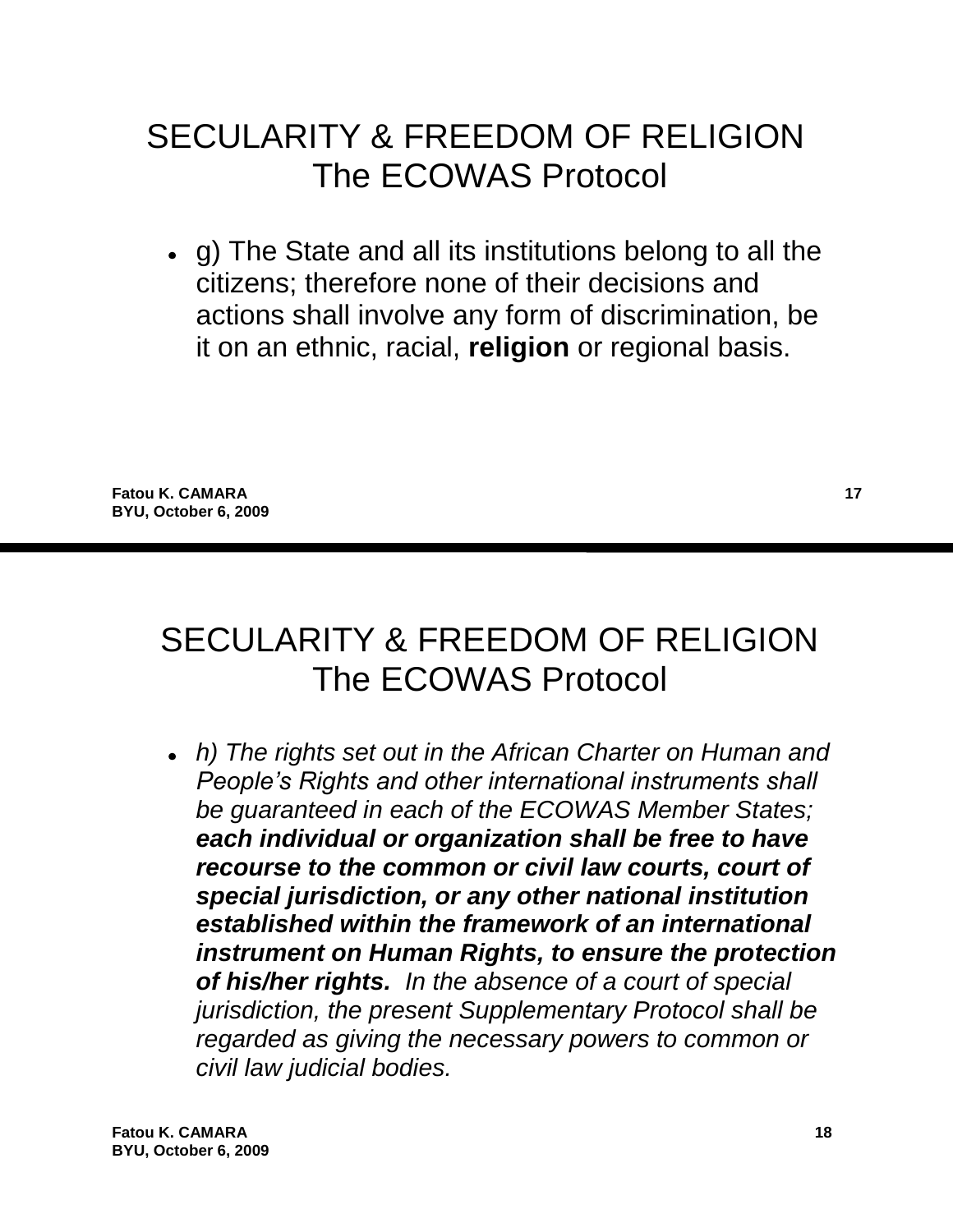- The ECOWAS Court of Justice functions as the European Human Rights Court.
- On September 14, 2007, Hadijatou Mani Koraou filed a complaint against the Republic of Niger in the ECOWAS Court of Justice.
- The Court found the Republic of Niger guilty of not protecting the claimant against the practice of slavery in Niger. *Dame Hadijatou Mani Koraou v. the Republic of Niger*, October 27, 2008.

**Fatou K. CAMARA 19 BYU, October 6, 2009**

## SECULARITY & FREEDOM OF RELIGION The Reality

- In order to:
- Firstly, secure Muslim leaders' support,
- Secondly, attract the financial aid given by the oil rich Muslim countries as a form of "Islamic solidarity",
- Senegal has conveniently put aside its obligations as a secular state.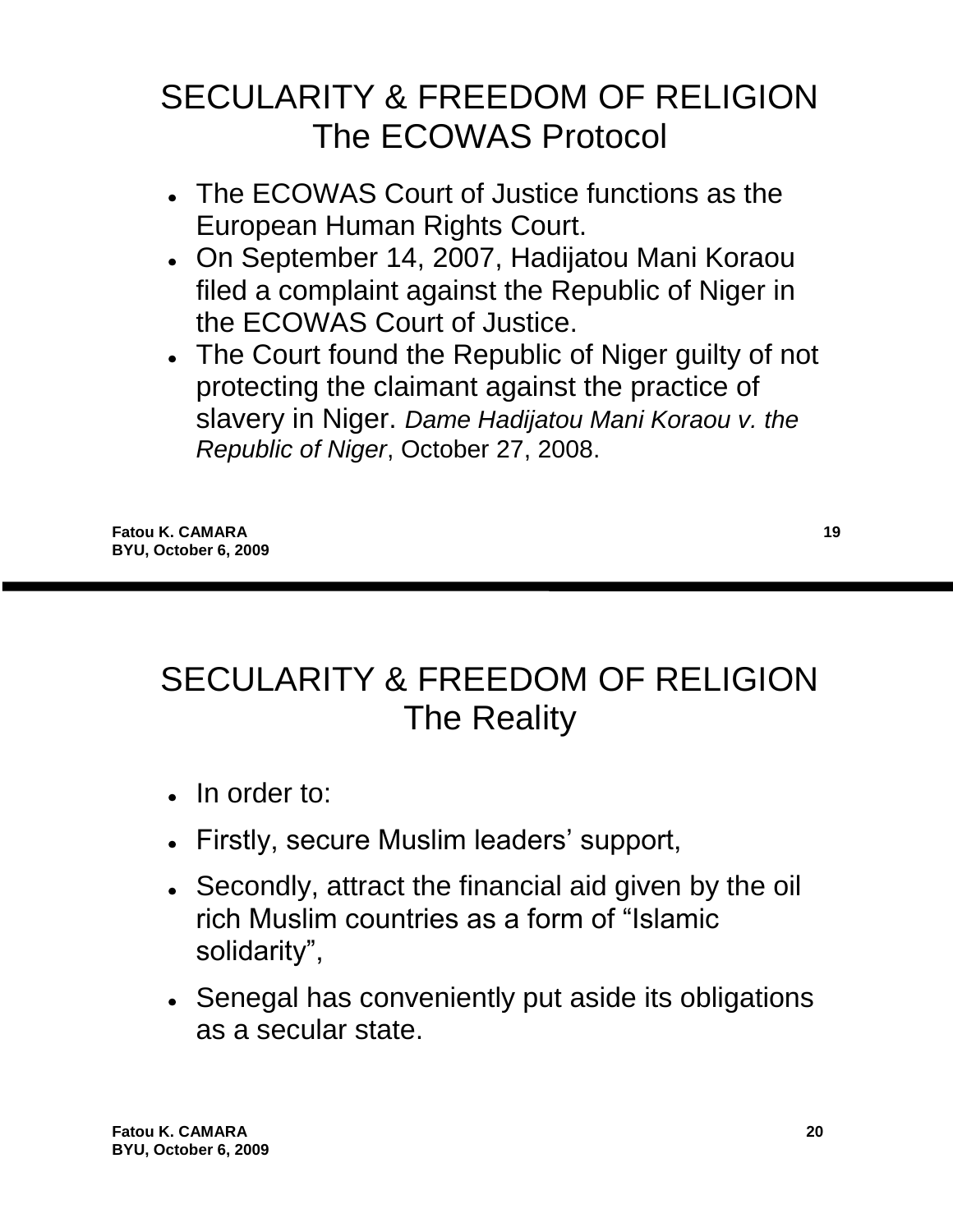# SECULARITY & FREEDOM OF RELIGION The Reality

- A former French colony, Senegal is officially declared a sovereign state, April 4<sup>th</sup>, 1960.
- The Senegalese Family Code is enacted in 1973.
- Denotes marked preferential treatment for Muslim law.
- The Family Code is a secular statutory law; however, it contains a section called "Muslim inheritance law" but there is no section for "Catholic inheritance law" or "Animist inheritance law".
- The code allows a man to have simultaneously up to four wives, and it has ten clauses for divorce but no provision is made for the Catholic prohibition of polygamy and divorce.

**Fatou K. CAMARA 21 BYU, October 6, 2009**

#### SECULARITY & FREEDOM OF RELIGION The Reality

- The composition of the Drafting Comity (created by Decree in 1965):
- two French judges, four Senegalese judges,
- eight members of the National Assembly,
- one justice of peace,
- two lawyers, one court registrar, one attorney, one bailiff,
- one law professor, the deans of the Law faculty and of the Faculty of Arts and Human Sciences,
- six cadis (Muslim judges),
- two presidents of the statutory indigenous courts of justice (abolished by decree unifying the judicial system in Senegal, November 14, 1960),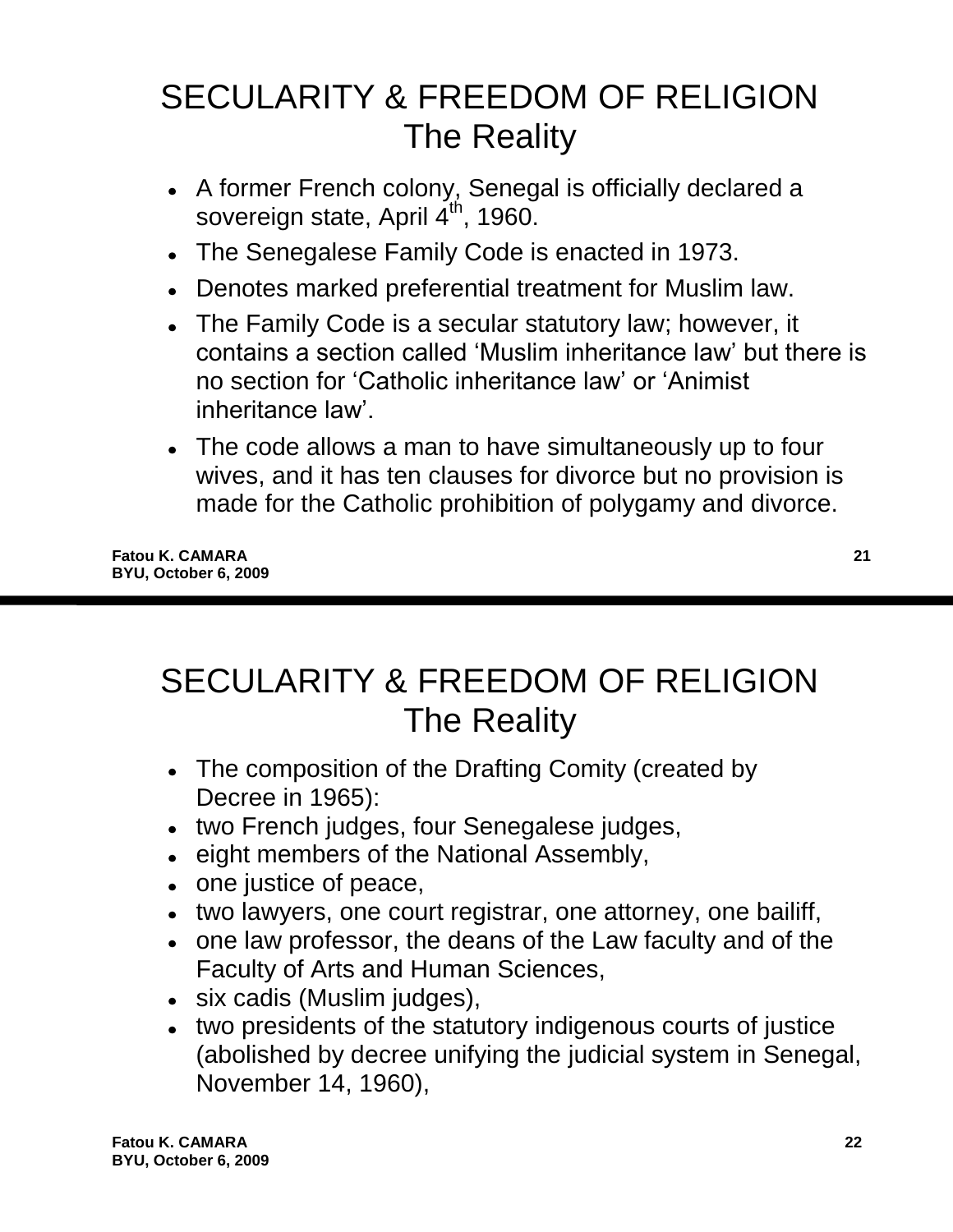## SECULARITY & FREEDOM OF RELIGION The Reality

- One faith alone has a representative appointed as such: the Muslim faith.
- . In the directives given to all the members of the comity, one faith alone is mentioned as worthy of respect: the Muslim faith.

# SECULARITY & FREEDOM OF RELIGION The Reality

- The Minister of Justice gave the Comity the following directives:
- *Elaborate one Code for one Nation.*
- *Admit rare exceptions to the uniform rule in cases where such uniformity is not possible.*
- *Take into account and modernize the rules common to all customs.*
- *Find a compromise while making sure to distinguish what is of a truly religious nature from what is wrongly thought of as a religious rule in cases of opposition between the traditional status and the modern one.*
- *As for the Muslim law, only what is imperatively prescribed by the Qurân will be applied.*